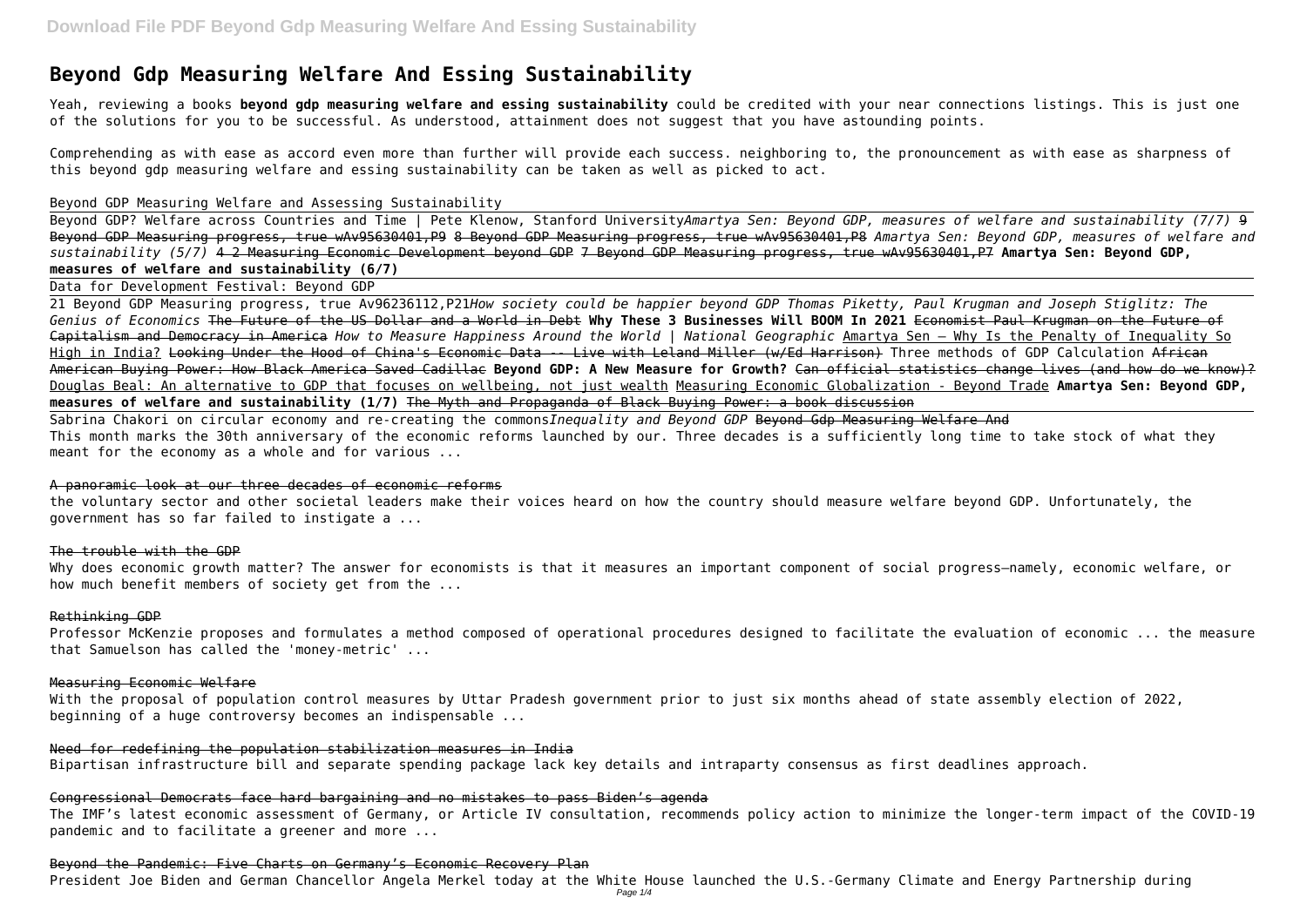# **Download File PDF Beyond Gdp Measuring Welfare And Essing Sustainability**

Merkel's farewell visit to the United States as ...

#### Biden, Merkel Ink U.S.-Germany Climate and Energy Partnership

But behind the hubris and headlines lies a less flattering story — about Australia riding a wave of dumb luck, with exports to China and relatively high levels of immigration masking mundane economic ...

Exports and immigrants have masked Australia's poor R&D record. Here are some simple fixes Interwar Ireland offers a rich case-study of popular movements contesting economic and social rights 'from below.' ...

#### Social rights constitutionalism in interwar Ireland: for a people's history

Why has Cuba exploded in protests? It goes beyond the U.S. embargo and the pandemic Advances in reproductive health and women's expanding access to education and employment produce a demographic shift.

Democratic leaders have mapped out a monthlong sprint for senators, warning them to prepare for late nights and even the cancellation of part of their beloved August recess.

The Senate returns to a complicated agenda, seeking to pass infrastructure and other economic priorities. The historic protests in Cuba stem from frustration over acute shortages and the communist governemnt's failure to improve the economy amid the pandemic.

Connecticut ranks among the nation's best for youth well-being, according to the Annie E. Casey Foundation's 32nd edition of its Kids Count data book. The data uses 16 indicators to measure four ...

Opinion: Expanding opportunities for women and economic uncertainty are both factors in declining US fertility rates New Zealand Prime Minister Jacinda Ardern will chair the special leaders' meeting Friday of the 21-member Asia-Pacific Economic Cooperation forum ... Hudson Valley and beyond New in town? Looking for ...

#### Pacific Rim leaders discuss economic way out of pandemic

President Joe Biden and Congressional progressives have responded to public pressure by putting bold spending proposals on the table that would make our economy more fair, sustainable, and resilient ...

#### 11 Charts on Taxing the Wealthy and Corporations

The emergency measures taken by the countries of Latin America and the Caribbean have attenuated the social impacts of the COVID-19 crisis, but the pandemic's duration over time and the region's ...

The Pandemic Showed the Need to Move Towards Universal, Comprehensive, Sustainable and Resilient Social Protection Systems After China's surprise central bank support last week, key economic data released on Thursday will be studied for signs the world's second-largest economy is entering a new post-pandemic phase, where ...

#### Watch China's GDP for Signs of Post-Pandemic Slowdown

#### Connecticut ranks 8th for child welfare, national study shows

Two such programs that are part of the larger national discussion around investments in early childhood are the Child Tax Credit (CTC) and the Earned Income Tax Credit (EITC). The CTC and the EITC ...

Expand tax credits beyond 2021 to support children and keep them out of poverty | Opinion The IMF's latest economic assessment of Germany, or Article IV consultation, recommends policy action to minimize the longer-term impact of the ...

Is GDP a good proxy for social welfare? Building on economic theory, this book confirms that it is not, but also that most alternatives to it share its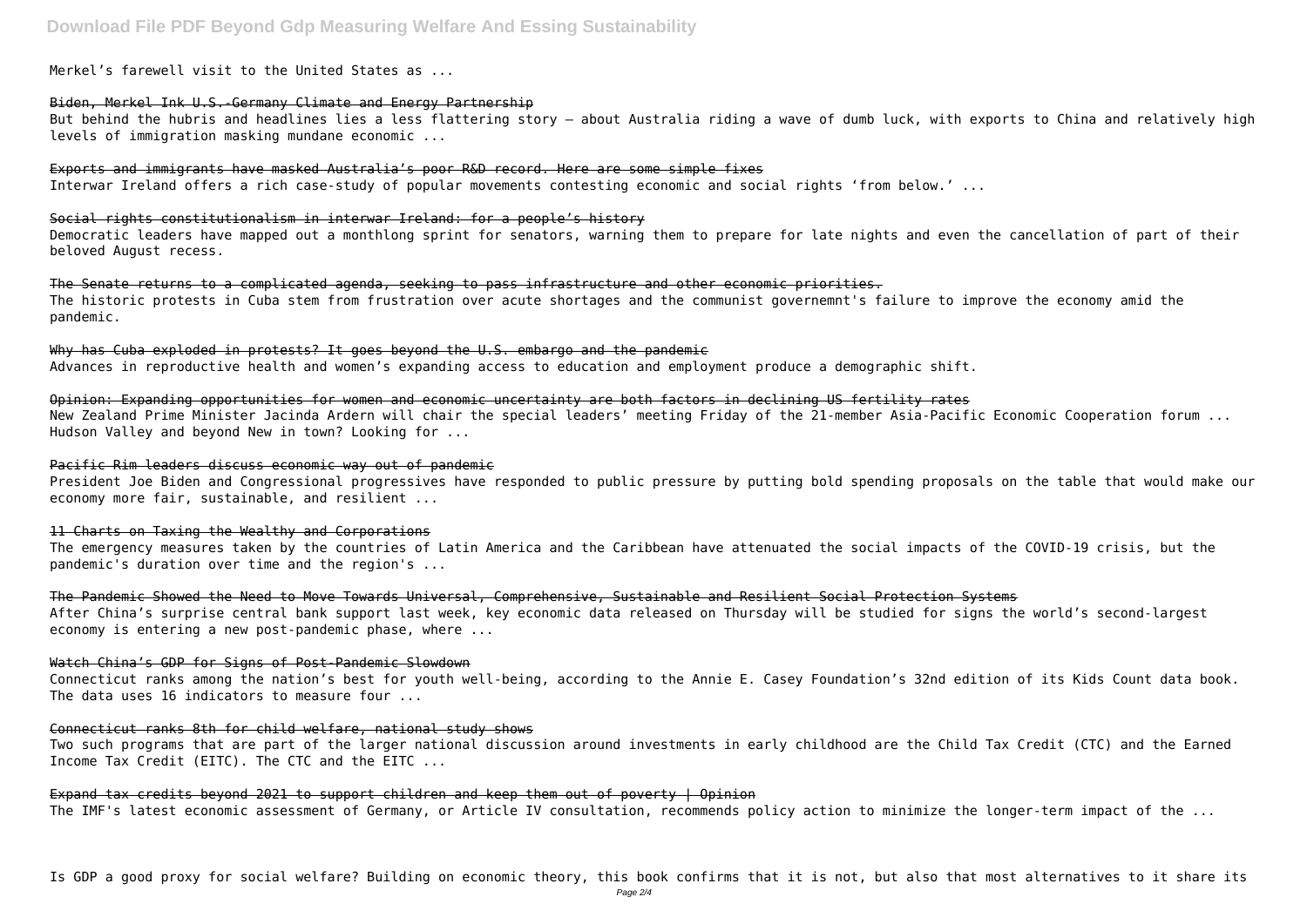basic flaw, i.e., a focus on specific aspects of people's lives without sufficiently taking account of people's values and goals. A better approach is possible.

Metrics matter for policy and policy matters for well-being. In this report, the co-chairs of the OECD-hosted High Level Expert Group on the Measurement of Economic Performance and Social Progress, Joseph E. Stiglitz, Jean-Paul Fitoussi and Martine Durand, show how over-reliance on GDP as the yardstick of economic performance misled policy makers who did not see the 2008 crisis coming. When the crisis did hit, concentrating on the wrong indicators meant that governments made inadequate policy choices, with severe and long-lasting consequences for many people. While GDP is the most well-known, and most powerful economic indicator, it can't tell us everything we need to know about the health of countries and societies. In fact, it can't even tell us everything we need to know about economic performance. We need to develop dashboards of indicators that reveal who is benefitting from growth, whether that growth is environmentally sustainable, how people feel about their lives, what factors contribute to an individual's or a country's success. This book looks at progress made over the past 10 years in collecting well-being data, and in using them to inform policies. An accompanying volume, For Good Measure: Advancing Research on Well-being Metrics Beyond GDP, presents the latest findings from leading economists and statisticians on selected issues within the broader agenda on defining and measuring well-being.

Today's leading economists weigh in with a new "dashboard" of metrics for measuring our economic and social health "What we measure affects what we do. If we focus only on material well-being—on, say, the production of goods, rather than on health, education, and the environment—we become distorted in the same way that these measures are distorted." —Joseph E. Stiglitz A consensus has emerged among key experts that our conventional economic measures are out of sync with how most people live their lives. GDP, they argue, is a poor and outmoded measure of our well-being. The global movement to move beyond GDP has attracted some of the world's leading economists, statisticians, and social thinkers who have worked collectively to articulate new approaches to measuring economic well-being and social progress. In the decade since the 2008 economic crisis, these experts have come together to determine what indicators can actually tell us about people's lives. In the first book of its kind, leading economists from around the world, including Thomas Piketty, Emmanuel Saez, Elizabeth Beasely, Jacob Hacker, François Bourguignon, Nora Lustig, Alan B. Krueger, and Joseph E. Stiglitz, describe a range of fascinating metrics—from economic insecurity and environmental sustainability to inequality of opportunity and levels of trust and resilience—that can be used to supplement the simplistic measure of gross domestic product, providing a far more nuanced and accurate account of societal health and well-being. This groundbreaking volume is sure to provide a major source of ideas and inspiration for one of the most important intellectual movements of our time.

Proposes an new strategy for the beyond-GDP community which aims to replace the economic paradigm centred on Gross Domestic Product (GDP) by 2030.

This volume presents an approach to the evaluation of economic policies through the econometric modeling of aggregate consumer behavior. While the preferences of individual consumers are revealed by their market choices, these preferences can be recovered only by econometric methods, not through the index numbers used in the official statistics. The richer and more robust methodology presented in this volume provides a fruitful point of departure for future policy evaluations. The econometric approach replaces ordinal measures of individual welfare that cannot be compared among individuals with cardinal measures that can. These are combined into an indicator of social welfare that reflects principles of horizontal and vertical equity. This approach unifies the measurement of poverty, inequality, and cost and standard of living. It extends the scope of normative economics to a broader range of issues in the evaluation of economic and social policies.

Reimagining our global economy so it becomes more sustainable and prosperous for all Our global economic system is broken. But we can replace the current picture of global upheaval, unsustainability, and uncertainty with one of an economy that works for all people, and the planet. First, we must eliminate rising income inequality within societies where productivity and wage growth has slowed. Second, we must reduce the dampening effect of monopoly market power wielded by large corporations on innovation and productivity gains. And finally, the short-sighted exploitation of natural resources that is corroding the environment and affecting the lives of many for the worse must end. The debate over the causes of the broken economy—laissez-faire government, poorly managed globalization, the rise of technology in favor of the few, or yet another reason—is wide open. Stakeholder Capitalism: A Global Economy that Works for Progress, People and Planet argues convincingly that if we don't start with recognizing the true shape of our problems, our current system will continue to fail us. To help us see our challenges more clearly, Schwab—the Founder and Executive Chairman of the World Economic Forum—looks for the real causes of our system's shortcomings, and for solutions in best practices from around the world in places as diverse as China, Denmark, Ethiopia, Germany, Indonesia, New Zealand, and Singapore. And in doing so, Schwab finds emerging examples of new ways of doing things that provide grounds for hope, including: Individual agency: how countries and policies can make a difference against large external forces A clearly defined social contract: agreement on shared values and goals allows government, business, and individuals to produce the most optimal outcomes Planning for future generations: short-sighted presentism harms our shared future, and that of those yet to be born Better measures of